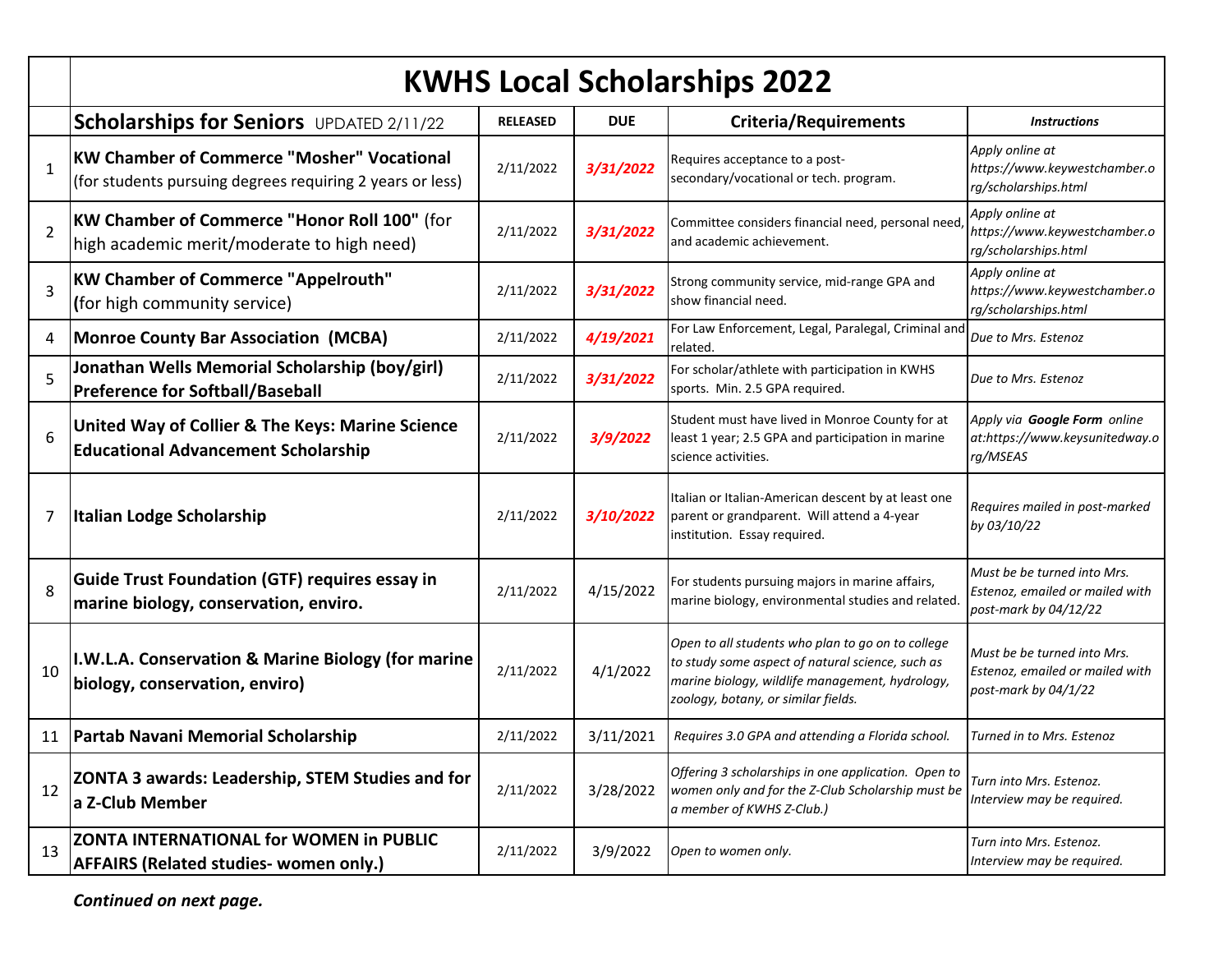|    | <b>KWHS Local Scholarships 2022</b>                                                                                                                                                                                    |                 |            |                                                                                                                                    |                                                       |  |  |
|----|------------------------------------------------------------------------------------------------------------------------------------------------------------------------------------------------------------------------|-----------------|------------|------------------------------------------------------------------------------------------------------------------------------------|-------------------------------------------------------|--|--|
|    | <b>Scholarships for Seniors</b> UPDATED 2/11/22                                                                                                                                                                        | <b>RELEASED</b> | <b>DUE</b> | <b>Criteria/Requirements</b>                                                                                                       | <b>Instructions</b>                                   |  |  |
|    | <b>ROUND 1 page 2</b>                                                                                                                                                                                                  |                 |            |                                                                                                                                    |                                                       |  |  |
| 14 | <b>Brooke Pazo Memorial Scholarship for Fashion</b>                                                                                                                                                                    | 2/11/2022       | 3/17/2022  | (For Fashion Design, Interior Design, Marketing or<br>related majors.)                                                             | Turn in to Mrs. Estenoz                               |  |  |
| 15 | <b>Society for Human Resource Managers (SHRM)-</b><br><b>Local Chapter of SHRM</b>                                                                                                                                     | 2/11/2022       | 3/17/2022  | For majors in Human Resource Management or<br>Business Mgmt. Requires 3.0 min. GPA.                                                | Turn in to Mrs. Estenoz                               |  |  |
| 16 | Rotary Club of Key West Robert G. Walker<br><b>Memorial Scholarship</b>                                                                                                                                                | 2/11/2022       | 3/14/2022  | Requires 300 minimum hours of community<br>service.                                                                                | Turn in to Mrs. Estenoz                               |  |  |
| 17 | Rotary Club of Key West Paul J. Sher Memorial<br><b>Scholarship</b>                                                                                                                                                    | 2/11/2022       | 2/28/2022  | Requires min. GPA 3.0 unweighted; min. SAT score<br>of 1100 or ACT 22; a minimum of 7 AP and/or DE<br>classes and min 100 CS Hours | Turn in to Mrs. Estenoz                               |  |  |
| 18 | Lucilo Gonzales Sportsmanship Scholarship<br>(requires sports participation)                                                                                                                                           | 2/11/2022       | 3/17/2022  | Requires minimum 3.0 GPA weighted and<br>participation in high school sports.                                                      | Turn in to Mrs. Estenoz                               |  |  |
| 19 | <b>VOICES Carol Parker Scholarship Fund</b>                                                                                                                                                                            | 2/11/2022       | 4/1/2022   | For students that have been a foster child or where<br>assigned a Guardiam Ad Litem at any time in their<br>life.                  | Turn in to Mrs. Estenoz                               |  |  |
| 20 | Stephen Jones Memorial (Male Athlete involved in<br>Chorus/Singing)                                                                                                                                                    | 2/11/2022       | 3/11/2022  | Must have participation in KWHS Choir and sports.                                                                                  | Turn in to Mrs. Estenoz                               |  |  |
| 21 | Laura Jane Baker Dwyer Scholarship for Black<br><b>Students (with Min. 2.5 GPA)</b>                                                                                                                                    | 2/11/2022       | 3/17/2022  | For black students only who reside in the city of Key<br>West with a minimum 2.3 GPA.                                              | Turn in to Mrs. Estenoz                               |  |  |
| 22 | <b>Marathon &amp; Lower Keys Association of Realtors</b>                                                                                                                                                               | 2/11/2022       | 4/15/2022  | Applicants must reside between Layton and<br>Saddlebunch Key regardless of where they attend<br>school.                            | Turn in to Mrs. Estenoz                               |  |  |
| 23 | <b>Hemingway Look-A-Like "Shine Forbes"</b><br><b>Scholarship for Black students (CFK)</b>                                                                                                                             | 2/11/2022       | 3/17/2022  | For students who will attend the College of the<br>Florida Keys.                                                                   | Turn into Mrs. Estenoz.                               |  |  |
|    | 24   Hemingway Look-A-Like "Opportunity Scholarship"                                                                                                                                                                   | 2/11/2022       | 3/31/2022  | Requires proof of admission to community college<br>or university or vocational school.                                            | Turn into Mrs. Estenoz.<br>Interview may be required. |  |  |
| 25 | <b>Lower Duval Merchants "Business &amp; Hospitality</b><br>Scholarship"                                                                                                                                               | 2/11/2022       | 3/31/2022  | Requires a minimum 2.5 GPA. • Applicant must be<br>planning to attend college to study hospitality,<br>tourism or business.        | Turn & to Mrs. Estenoz                                |  |  |
|    | APPLICATIONS AVAILABLE IN MRS. ESTENOZ' OFFICE- GUIDANCE<br><b>New</b><br>Email Mrs. Estenoz at lydia.estenoz@keysschools.com<br>Applications are released every Friday during lunch 1 and 2 in Mrs. Estenoz's Office. |                 |            |                                                                                                                                    |                                                       |  |  |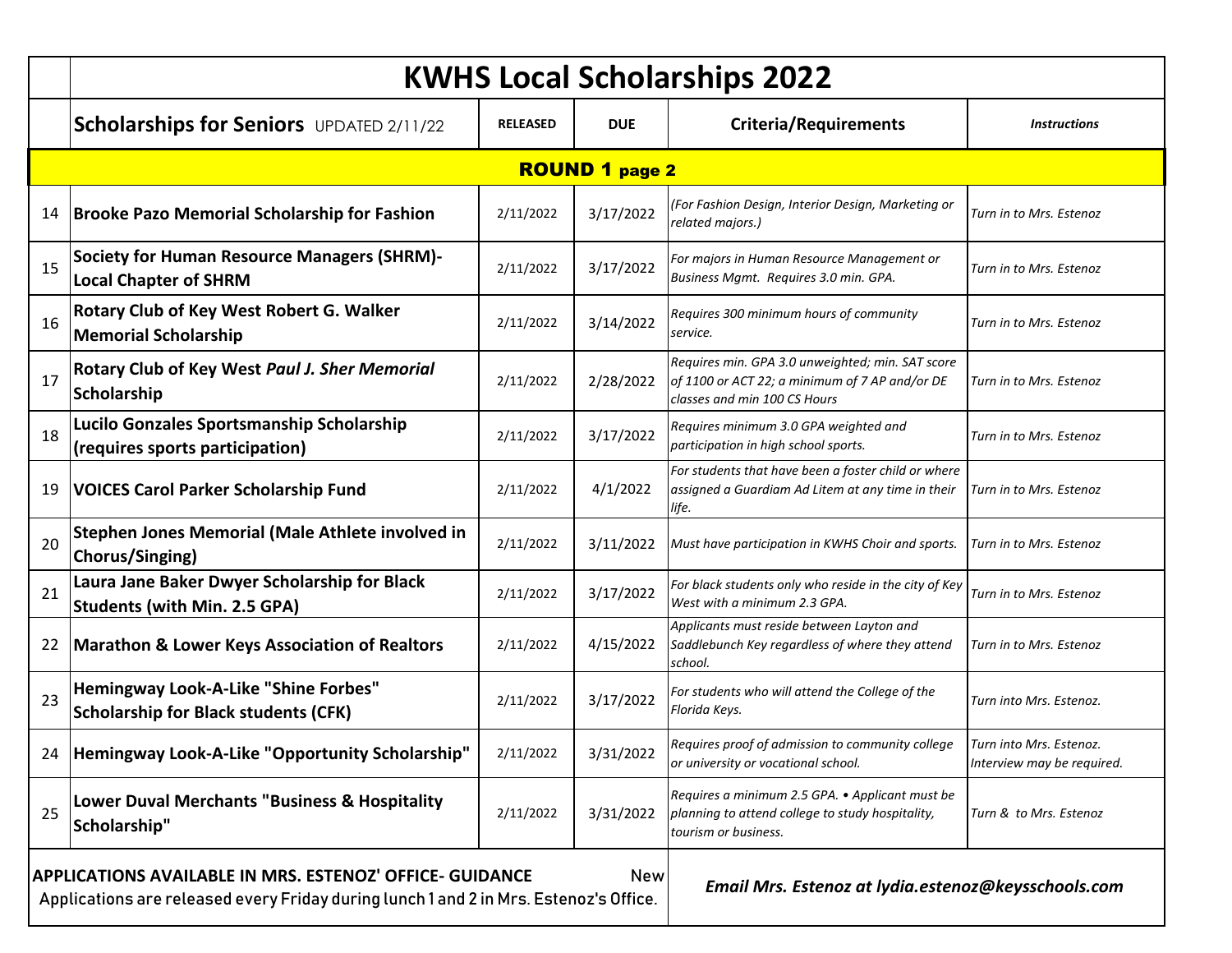|    |                                                                                                    | <b>ROUND 2</b>  | released 2/18/22 |                                                                                                                                                      |                                                              |
|----|----------------------------------------------------------------------------------------------------|-----------------|------------------|------------------------------------------------------------------------------------------------------------------------------------------------------|--------------------------------------------------------------|
|    | <b>Scholarships for Seniors</b> UPDATED 2/18/22                                                    | <b>RELEASED</b> | <b>DUE</b>       | <b>Criteria/Requirements</b>                                                                                                                         | <i><b>Instructions</b></i>                                   |
| 26 | <b>Florida Keys Commercial Fishermen's Association</b>                                             | 2/18/2022       | 4/8/2022         | Open to all students. Preference given to students<br>whose parent are commercial fishermen or work in<br>seafood/marine related industry in Monroe. | Turn in to Mrs. Estenoz or<br>postmakred in mail by April 8. |
| 27 | <b>Wardlow Memorial Scholarship for Firefighting,</b><br><b>EMT/Paramedic</b>                      | 2/18/2022       | 3/15/2022        | For students pursuing fire college, EMT or<br>paramedic studies. Reference given to students in<br>the KWHS FireFighter Academy                      | Turn in to Mrs. Estenoz                                      |
| 28 | Katie Higgs Wyerwicki Memorial Culinary<br><b>Scholarship</b>                                      | 2/18/2022       | 3/31/2022        | For culinary majors.                                                                                                                                 | Turn in to Mrs. Estenoz                                      |
| 29 | <b>Ocean Reef Conservation Association</b>                                                         | 2/18/2021       | 3/31/2022        | For environmental and marine studies.                                                                                                                | Turn in to Mrs. Estenoz                                      |
| 30 | <b>Caleb E. Hiller Aeronautical/Aviation Engineering</b><br>Scholarship                            | 2/18/2022       | 3/17/2022        | For university, military academy or tech.<br>school in aviation or aeronautics studies.                                                              | To Mrs. Estenoz                                              |
| 31 | <b>Fred Cabanas Memorial Scholarship for Aviation</b><br>and Aerospace                             | 2/18/2022       | 3/17/2022        | For aviation, aerospace and related studies.                                                                                                         | To Mrs. Estenoz                                              |
| 32 | Floy V. Thompson Memorial (CFFK Wolkowski<br>Trust)                                                | 2/18/2022       | 4/8/2022         | For high academic achievement and outstanding<br>community service. Req. min 4.0 GPA weighted                                                        | To Mrs. Estenoz                                              |
| 33 | <b>Sharyn Ramirez Memorial Scholarship for Service</b><br>and Compassion                           | 2/18/2022       | 3/31/2022        | For college studies; preference for public<br>service fields.                                                                                        | To Mrs. Estenoz                                              |
| 34 | <b>Frankie Gutierrez Jr. Memorial</b><br> (Firefighting/EMT/Paramedic, sports/avid<br>outdoorsman) | 2/18/2022       | 3/31/2022        | Requires 2.5 minimum GPA; participation in sports<br>at KWHS and avid outdoors enthusiast. Preference<br>for firefighter program participants.       | Turn in to Mrs. Estenoz                                      |
| 35 | <b>Sunset Rotary Club of Key West Bobby Menendez</b><br><b>CONCH PRIDE SCHOLARSHIP</b>             | 2/18/2022       | 3/15/2022        | Min. 3.0 GPA and demonstrated Conch Pride.                                                                                                           | Turn in to Mrs. Estenoz                                      |
| 36 | <b>Sunset Rotary Club of Key West Manny Madruga</b><br><b>Memorial Scholarship</b>                 | 2/18/2022       | 3/15/2022        | Min. 3.0 GPA and going to college for law, law<br>enforcement, criminology, forensics are related<br>studies.                                        | Turn in to Mrs. Estenoz                                      |
| 37 | Southernmost Seminoles Club                                                                        | 2/18/2022       | 3/31/2022        | (For studenst accepted to FSU.)                                                                                                                      | To Mrs. Estenoz                                              |
| 38 | <b>Centennial Bank of Key West</b>                                                                 | 2/18/2022       | 4/22/2022        | Open to all students.                                                                                                                                | Due by mail or email to contact<br>lsited .                  |
| 39 | <b>Key West Assoc. of Realtors (KWAR)</b>                                                          | 2/18/2022       |                  | Requires minimum 3.0 GPA and school<br>involvement.                                                                                                  | Turn an to Mrs. Estenoz                                      |
| 40 | <b>Franko Richmond Music Fund</b>                                                                  | 2/18/2022       | 3/31/2022        | For student majoring in music, piano, composing,<br>or musical theater.                                                                              | Turn into Mrs. Estenoz                                       |
| 41 | Dr. Howe Orthodontics for Dental/Medical                                                           | 2/18/2022       | 3/31/2022        | Must have been a past patient of Dr. Howe and<br>requires 3.5 min. weighted GPA.                                                                     | Turn in to Mrs. Estenoz                                      |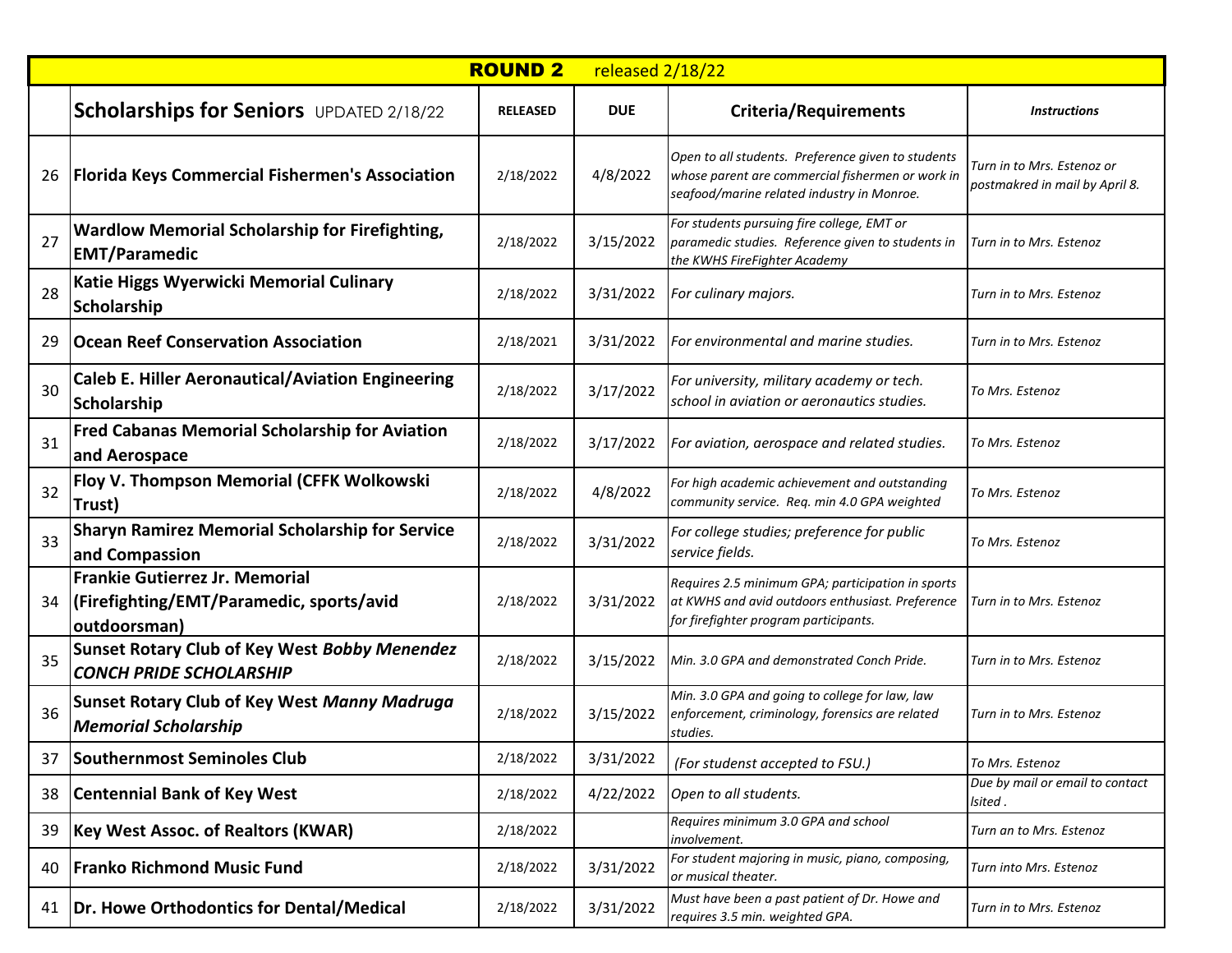|    |                                                                                                           | <b>ROUND 3</b> | released 2/25/22 |                                                                                                                                                                             |                                                  |
|----|-----------------------------------------------------------------------------------------------------------|----------------|------------------|-----------------------------------------------------------------------------------------------------------------------------------------------------------------------------|--------------------------------------------------|
| 42 | Key West Little Conch Baseball (KWLCB)                                                                    | 2/18/2022      | 4/1/2022         | For students who have played or volunteered in the<br>KWLC Baseball League.                                                                                                 | Turn in to Mrs. Estenoz                          |
| 43 | Kevin Piper Jr. Memorial Fund Scholarship                                                                 | 2/25/2022      | 4/8/2022         | Requires min. 3.0 weighted GPA.                                                                                                                                             | Turn in to Mrs. Estenoz                          |
| 44 | <b>ANDREA STACI CARBONELL MEMORIAL for Medical</b><br>or Health related studies                           | 2/25/2022      | 4/8/2021         | Requires minimum 3.0 GPA and acceptance to a<br>college or university for health or medical studies.                                                                        | Turn in to Mrs. Estenoz                          |
| 45 | United Teachers of Monroe (UTM)                                                                           | 2/25/2022      | 4/8/2022         | Open to the children/dependents of employees of<br>the Monroe County School District that are also<br>member of UTM.                                                        | Due to Mrs. Estenoz                              |
| 46 | <b>Reef Relief Scholarship</b>                                                                            | 2/25/2022      | 4/8/2022         | For students who display a passion towards marine<br>conservation and will major in marine affairs,<br>marine biology, environmental studies or related.                    | Due to Mrs. Estenoz                              |
| 47 | The JOHN DAVID ZEOLI Memorial Scholarship                                                                 | 2/25/2022      | 4/29/2022        | Requires a minimum 3.0 GPAand a minimum 75<br>hours of community service hours documented.                                                                                  | Due to Mrs. Estenoz                              |
| 48 | <b>Gail Heintz Scholarship Fund for Nursing</b>                                                           | 2/25/2022      | 4/8/2022         | Requires that student will pursue college studies<br>for nursing.                                                                                                           | Due to Mrs. Estenoz                              |
| 49 | Sydney's Hope Scholarship (for high community<br>service)                                                 | 2/25/2022      | 4/8/2022         | For high community service, above 100 hours.                                                                                                                                | Turn in to Mrs. Estenoz                          |
| 50 | <b>Charles "Charlie" Andrew Smith Memorial</b><br>Scholarship                                             | 2/25/2022      | 4/8/2022         | Requires hockey, baseball or soccer participation.<br>For student attending 4-year university or colleges.                                                                  | Turn in to Mrs. Estenoz                          |
| 51 | <b>AYSO Scholarship</b>                                                                                   | 2/25/2022      | 4/8/2022         | Requires volunteered or played soccer with AYSO<br>previously.                                                                                                              | Turn in to Mrs. Estenoz                          |
|    |                                                                                                           | <b>ROUND4</b>  | released 3/4/22  |                                                                                                                                                                             |                                                  |
| 52 | <b>Islamorada Fishing and Conservation Trust (IFACT)</b>                                                  | 3/4/2022       | 5/2/2022         | For bachelor or associate degre seekers in marine<br>affairs, marine engineering, wild life, conservation,<br>or for trade school for outboard motor or diesel<br>mechanic. | Due by mail to IFACT.                            |
| 53 | Interfaith Ministerial Alliance                                                                           | 3/4/2022       | 4/8/2022         | Open to stuents with a minimum 2.0 GPA and<br>adjusted household income of parents not to<br>exceed \$60,00.                                                                | Turn in to Mrs. Estenoz                          |
| 54 | College of the Florida Keys Ed Knight Rotary Club of<br><b>Key West Vocational Scholarship</b>            | 3/4/2022       | Varies           | For students accepted to CFK who will pursue<br>an A.S. degree, AAAS or PSAV- must be a<br><b>Monroe County Resident</b>                                                    | Apply online after being<br>accepted to the CFK. |
| 55 | <b>College of the Florida Keys - Board of Trustee</b><br><b>Scholasrhip Full Tuition 3.0 GPA Required</b> | 3/4/2022       | Varies           | Online-Apply for admission first                                                                                                                                            | Apply online after being<br>accepted to the CFK. |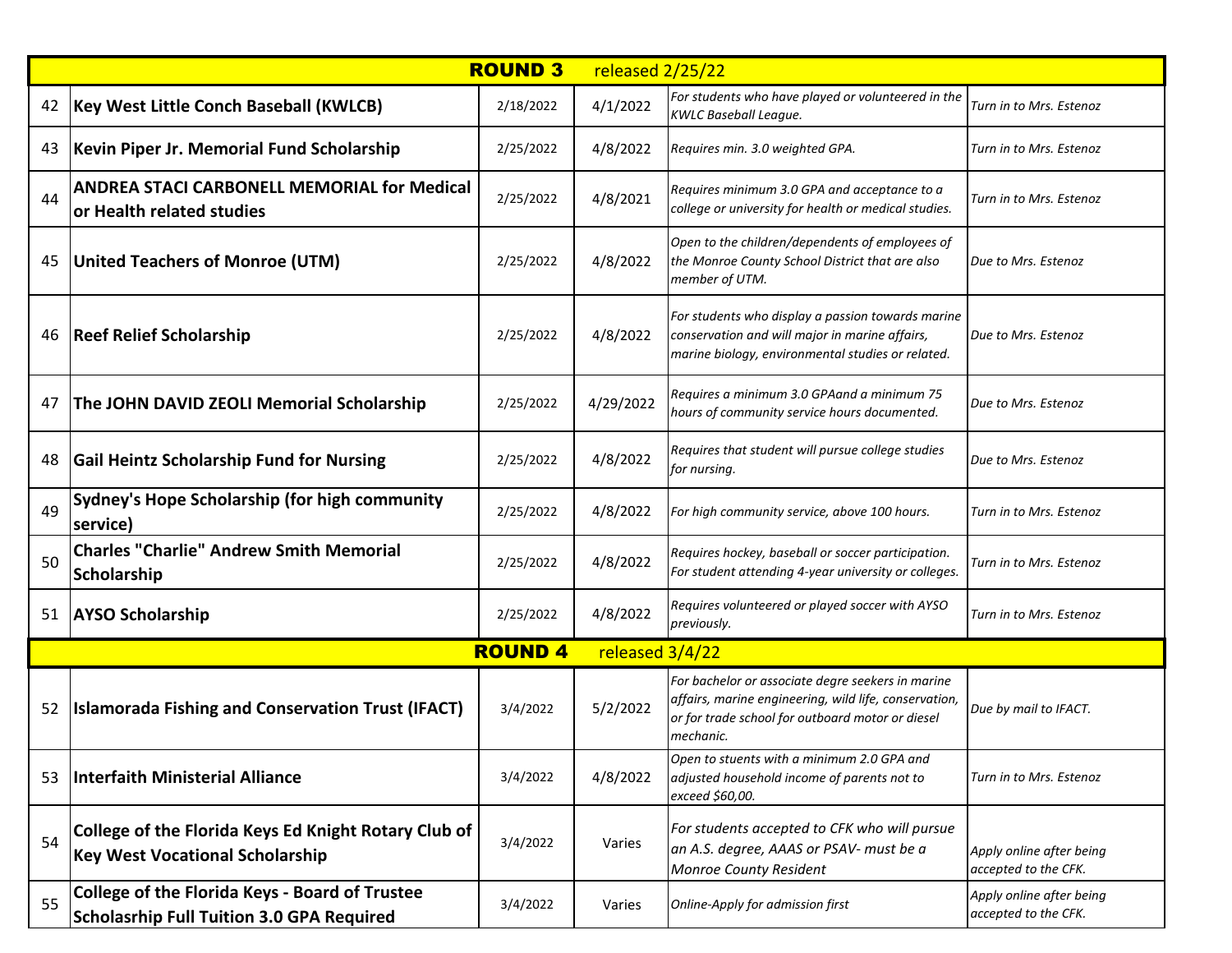| 56    | <b>College of the Florida Keys - College Foundation</b><br><b>Scholarship 70% Tuition 2.2 GPA Required</b> | 3/4/2022  | Varies    | Online-Apply for admission first                                                                                        | Apply online after being<br>acceptance to CFK. |  |  |
|-------|------------------------------------------------------------------------------------------------------------|-----------|-----------|-------------------------------------------------------------------------------------------------------------------------|------------------------------------------------|--|--|
| 57    | Dr. Othta & Betty Cox Memorial Scholarship                                                                 | 3/4/2022  | 4/8/2022  | For Black students w/min. 2.5 GPA and 50 hrs<br>comm. Serv.                                                             | Turn in to Mrs. Estenoz                        |  |  |
| 58    | The Deborah Oliver Courtney Memorial Scholarship<br>for Nursing                                            | 3/4/2022  | 4/8/2022  | Required minimum 3.0 GPA and proof of<br>acceptance to college or university.                                           | Turn in to Mrs. Estenoz                        |  |  |
| 59    | <b>Caldwell Banker Schmitt Charitable Foundation</b>                                                       | 3/4/2022  | 4/12/2022 | Requires minimum 100 hours of community<br>service and essay.                                                           | Submit by email or postal mail.                |  |  |
| 60    | US Navy League- KW for KWHS NJROTC Students                                                                | 3/4/2022  | 4/1/2022  | Requires that student participated in the<br>KWHS NJROTC program and 2.5 min. GPA                                       | <b>Submit to Mrs. Estenoz</b>                  |  |  |
| 61    | Joshua A. Yarbrough Memorial Scholarship                                                                   | 3/4/2022  | 4/1/2022  | Requires minimum 2.75 GPA.                                                                                              | Turn into Mrs. Estenoz                         |  |  |
| 62    | <b>Southern Scholarship Foundation for Housing</b>                                                         | 3/4/2022  | 4/1/2022  | For studentswith financial aid as demonsrated with<br>a FAFSA EFC # max \$750.                                          | Turn in Online                                 |  |  |
| 63    | The Marques Butler Sportsmanship Scholarship                                                               | 3/4/2022  | 4/1/2022  | Min. 2.0 GPA required; participation in KWHS<br>Sports                                                                  | Turn in to Mrs. Estenoz                        |  |  |
|       | <b>ROUND 5</b><br>released 3/11/22                                                                         |           |           |                                                                                                                         |                                                |  |  |
| 64    | <b>Franklin Stevens, Jr. Memorial Scholarships</b>                                                         | 3/11/2022 | 3/27/2022 | For students who have participated in KWHS Band<br>and will pursue IT/Computer related degree.                          | Turn in to Mrs. Estenoz                        |  |  |
| 65    | The Debbie Steadman Zarate Memorial Conchette<br>Scholarship                                               | 3/11/2022 | 3/31/2022 | For a graduating <b>Conchette</b> with good academic<br>standing and exemplary leadership.                              | Turn in to Mrs. Estenoz                        |  |  |
| 66    | <b>Elma Lillian Whitehead Memorial Nursing</b><br>Scholarship                                              | 3/11/2022 | 4/1/2022  | Requires minimum 2.5 GPA; minimum 75 hours of<br>community service and proof of acceptance to<br>university or college. | Turn in to Mrs. Estenoz                        |  |  |
| 67    | Sugarloaf School PTO Scholarship                                                                           | 3/11/2022 | 4/8/2022  | Requires that student has previously attended<br>Sugarloaf School and 2.5 min GPA.                                      | Turn in to Mrs. Estenoz                        |  |  |
| 68    | Southernmost Hockey Club Scholarship                                                                       | 3/11/2022 | 5/1/2022  | Requires student has played in the Southernmost<br>Hockey Club and volunteered for the club at least<br>20 hours.       | Turn in to Mrs. Estenoz                        |  |  |
| 69-72 | <b>SUNRISE ROTARY of the CONCH REPUBLIC:</b><br>4<br>in 1 Unified Scholarship Application Packet           | 3/11/2022 | 4/15/2022 | Criteria varies for each; see application. Use 1<br>application to apply for all 4 scholarships.                        | Turn in to Mrs. Estenoz                        |  |  |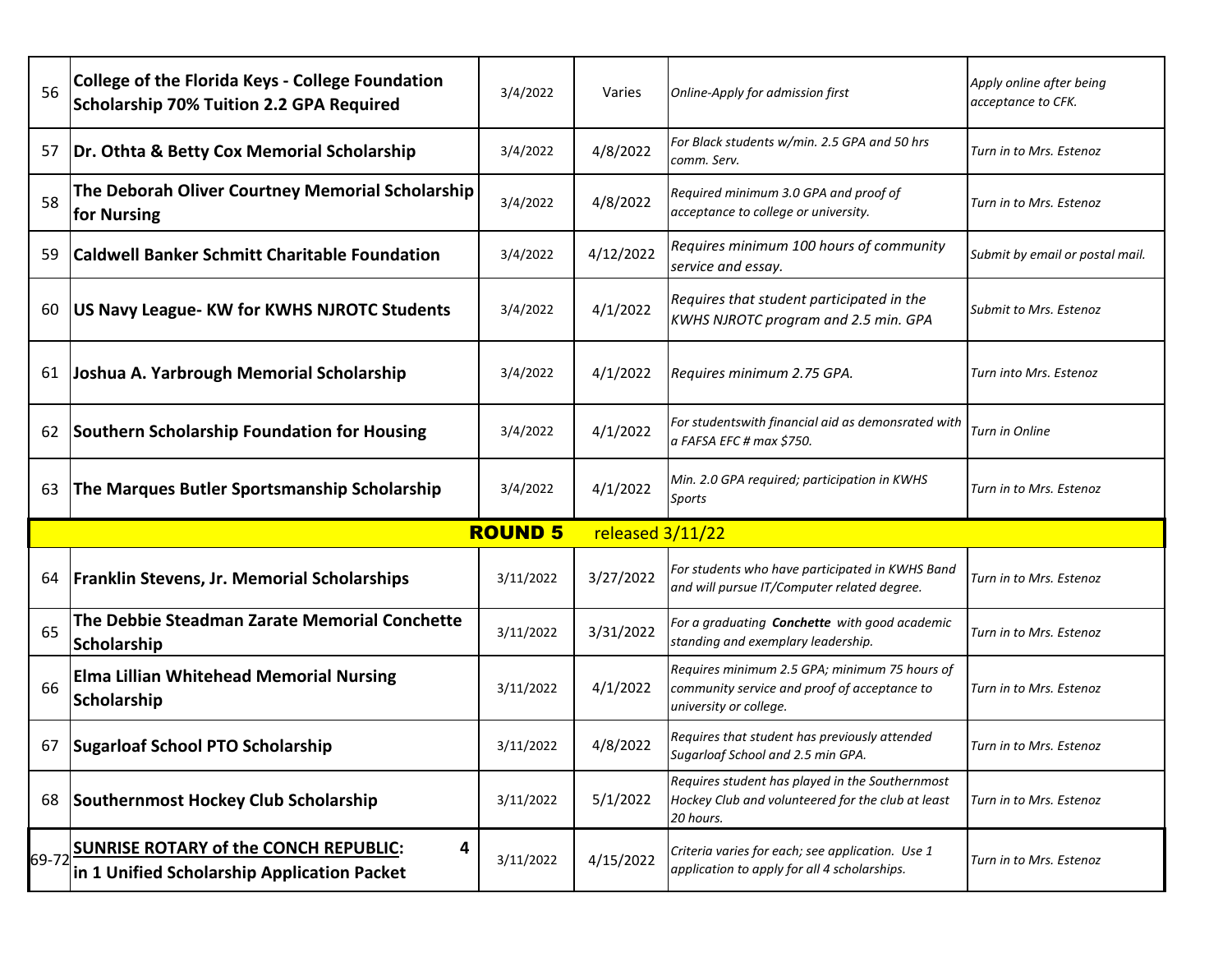|    | 1. Sunrise Rotary for Memorial                                             | 3/11/2022                          | 4/15/2022 | For significant community service. Min. 3.0 GPA                                                                                                                                                                      | Turn in to Mrs. Estenoz                                         |  |  |
|----|----------------------------------------------------------------------------|------------------------------------|-----------|----------------------------------------------------------------------------------------------------------------------------------------------------------------------------------------------------------------------|-----------------------------------------------------------------|--|--|
|    | 2. Eckwood Solomon/Glynn Archer<br>Scholarship                             | 3/11/2022                          | 4/15/2022 | For scholar athletes (requires 3.0 min GPA)                                                                                                                                                                          | Turn in to Mrs. Estenoz                                         |  |  |
|    | 3. Sunrise Rotary "Conch Republic"<br>Scholarship                          | 3/11/2022                          | 4/15/2022 | For academic merit & comm. service- 3.0 GPA min.                                                                                                                                                                     | Turn in to Mrs. Estenoz                                         |  |  |
|    | 4. Mike & Debbie Horne Vocational<br>Scholarship                           | 3/11/2022                          | 4/15/2022 | For associate, certificate or vocational<br>college/trade school. Min. 2.0 GPA                                                                                                                                       | Turn in to Mrs. Estenoz                                         |  |  |
| 73 | <b>Elks Club of Key West Perfect Attendance Awards</b>                     | 3/11/2022                          | 4/3/2020  | For perfect, or near perfect attendance per FOCUS<br>attendance report.                                                                                                                                              | Turn in to Mrs. Estenoz                                         |  |  |
| 74 | <b>Elks Club of Key West Vocational Scholarships</b>                       | 3/11/2022                          | 4/8/2022  | For students who will pursue education at a State<br>College (community college), Vocational or trade<br>school.                                                                                                     | Turn in to Mrs. Estenoz                                         |  |  |
| 75 | Lady Conchs Softball Booster Scholarship                                   | 3/11/2022                          | 5/1/2022  | Awarded to one male and one female student<br>athlete that will go to college; selected on basis of<br>hard work, sportsmanship, respect and love for the<br>game. Min. 3.0 GPA/Any Sports participation at<br>KWHS. | Turn in to Mrs. Estenoz                                         |  |  |
| 76 | First State Bank "Diego Caso Memorial Scholarship"<br>for Business majors. | 3/11/2022                          | 4/8/2022  | For Business Major. Requires minimum 3.0 GPA.                                                                                                                                                                        | Due to Mrs. Estenoz                                             |  |  |
|    |                                                                            | <b>ROUND 6</b><br>released 3/17/22 |           |                                                                                                                                                                                                                      |                                                                 |  |  |
| 77 |                                                                            |                                    |           |                                                                                                                                                                                                                      |                                                                 |  |  |
|    | Key West Masonic Lodge #64                                                 | 3/17/2022                          | 4/15/2022 | Requires proof of acceptance to college/university<br>and essay.                                                                                                                                                     | Due to Mrs. Estenoz                                             |  |  |
| 78 | <b>Boo-Ya Fishing Charters</b>                                             | 3/17/2022                          | 4/5/2022  | For students who demonstrate a love of fishing, the<br>ocean or boating. Preference given for student<br>who work in or will pursuit careers in fishing,<br>boating, charter fishing, etc.                           | Due to Mrs. Estenoz                                             |  |  |
| 79 | <b>Florida Restaurant &amp; Lodging Association</b>                        | 3/17/2021                          | 5/2/2022  | Requires a min. 2.3 GPA- For culinary, hospitality,<br>tourism, restaurant mgmt., resort mgmt. and<br>related studies.                                                                                               | Turn in to Mrs Estenoz                                          |  |  |
| 80 | <b>Peary Court "Life Just Got Better" Scholarship</b>                      | 3/17/2021                          | 4/11/2022 | Requires minimum 3.0 GPA and 75 hours of<br>community service. For university, college or<br>vocational studies.                                                                                                     | Turn in to Mrs Estenoz                                          |  |  |
| 81 | <b>Florida Keys Contractor's Association</b>                               | 3/17/2022                          | 4/28/2022 | For students pursuing studies in<br>Construction/Architectural Design/Construction<br>Engineering, etc.                                                                                                              | Must be mailed in to<br>organization post-marked by<br>04/28/22 |  |  |